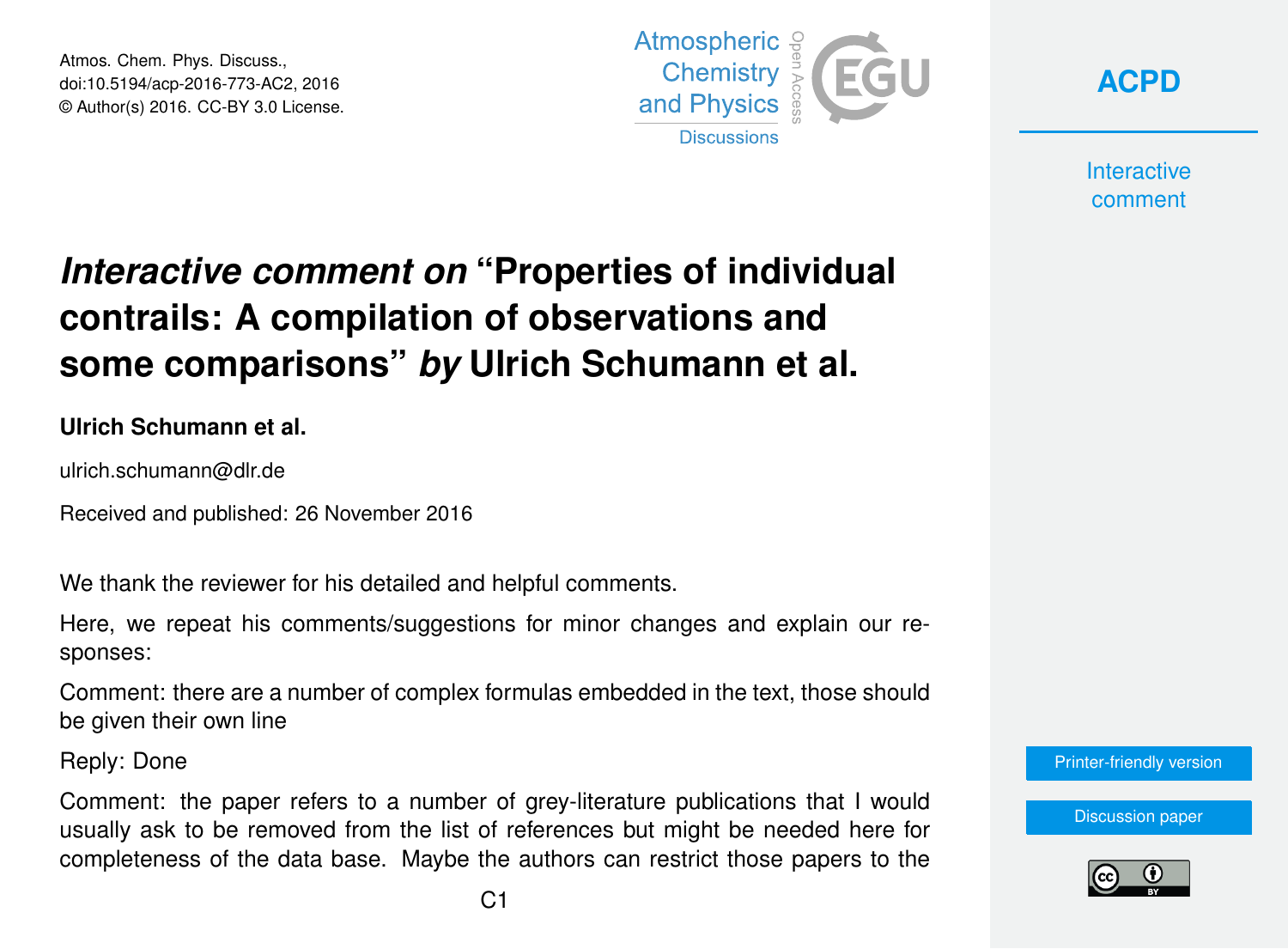once that are available online or add them to the supplement? I am not entirely certain of the ACP policy in that regard.

Reply: According to ACP, informal or so-called "grey" literature may be referred to if there is no alternative from the formal literature. http://www.atmospheric-chemistryand-physics.net/for\_authors/manuscript\_preparation.html Here, we include references to grey literature only for cases which we rate as important and where formal literature is not available. We checked with our librarians and learned that grey literature cannot be included in the supplement because of copyright restrictions. Instead, we made two of the older DLR reports (aufm Kampe 1942, and Schmidt 1941) available at http://elib.dlr.de/.

Comment: please check if all introduced abbreviations are useful, some of them are only used a few times while others are introduced later in the paper when the respective term had already been used. Also, please stick to abbreviations once they are introduced.

Reply: Done at several places.

Comment: page 3, line 8: enable instead of provide

Reply: done

Comment: page 3, line 24: omit mainly

Reply: reworded

Comment: page 11, line 20: please clarify if excluding data from the plots also means that they are not included in COLI

Reply: The data are not included in COLI. The sentence is now deleted to avoid misunderstanding.

Comment: page 13, line 21: within about 1 km of the tropopause?

## **[ACPD](http://www.atmos-chem-phys-discuss.net/)**

**Interactive** comment

[Printer-friendly version](http://www.atmos-chem-phys-discuss.net/acp-2016-773/acp-2016-773-AC2-print.pdf)

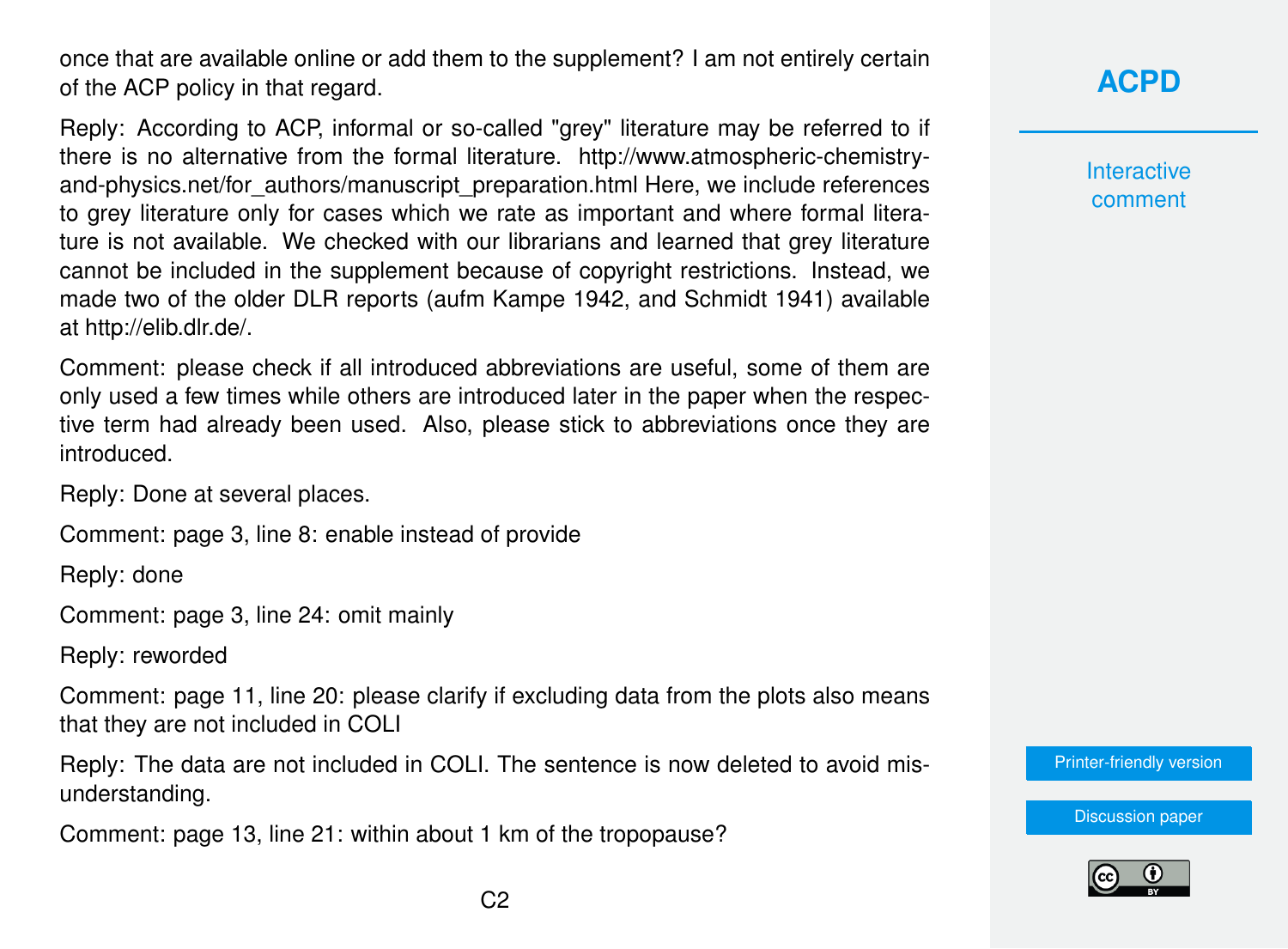Reply: Deleted

Comment: page 14, line 22: please revise the statement: are these possible selfencounters identified from in-situ measurements or the trajectory analysis?

Reply: Text clarified; "From" replaced by "for"

Comment: page 16, line 25: west of Shannon?

Reply: text reordered to avoid misunderstanding

Comment: page 19, line 4: is it correct that you combine the measurement with random flight data about 30 years later to determine contrail age? I worry about the feasibility of this approach...

Reply: The reviewer is right; that part does not help to improve the estimate and actually is not used. Text deleted.

Comment: page 20, line 14: please provide details on the comparison or omit statement Reply: we now say that the data fit into the range of other results.

Comment: page 24, line 6: should the total extinction be introduced earlier in the paper? Reply: done

Comment: page 24, line 27: replace blowing with something less colloquial

Reply: Done (deleted)

Comment: page 25, line 1: is there a paper that describes how those trajectories have been determined?

Reply: The method is standard (e.g., used in CoCiP) and has been described in the text. Therefore, no further reference is needed.

Comment: page 28, line 9: CALIPSO is the satellite, CALIOP is the lidar. Reply: rephrased to: the lidar CALIOP on CALIPSO

**[ACPD](http://www.atmos-chem-phys-discuss.net/)**

**Interactive** comment

[Printer-friendly version](http://www.atmos-chem-phys-discuss.net/acp-2016-773/acp-2016-773-AC2-print.pdf)